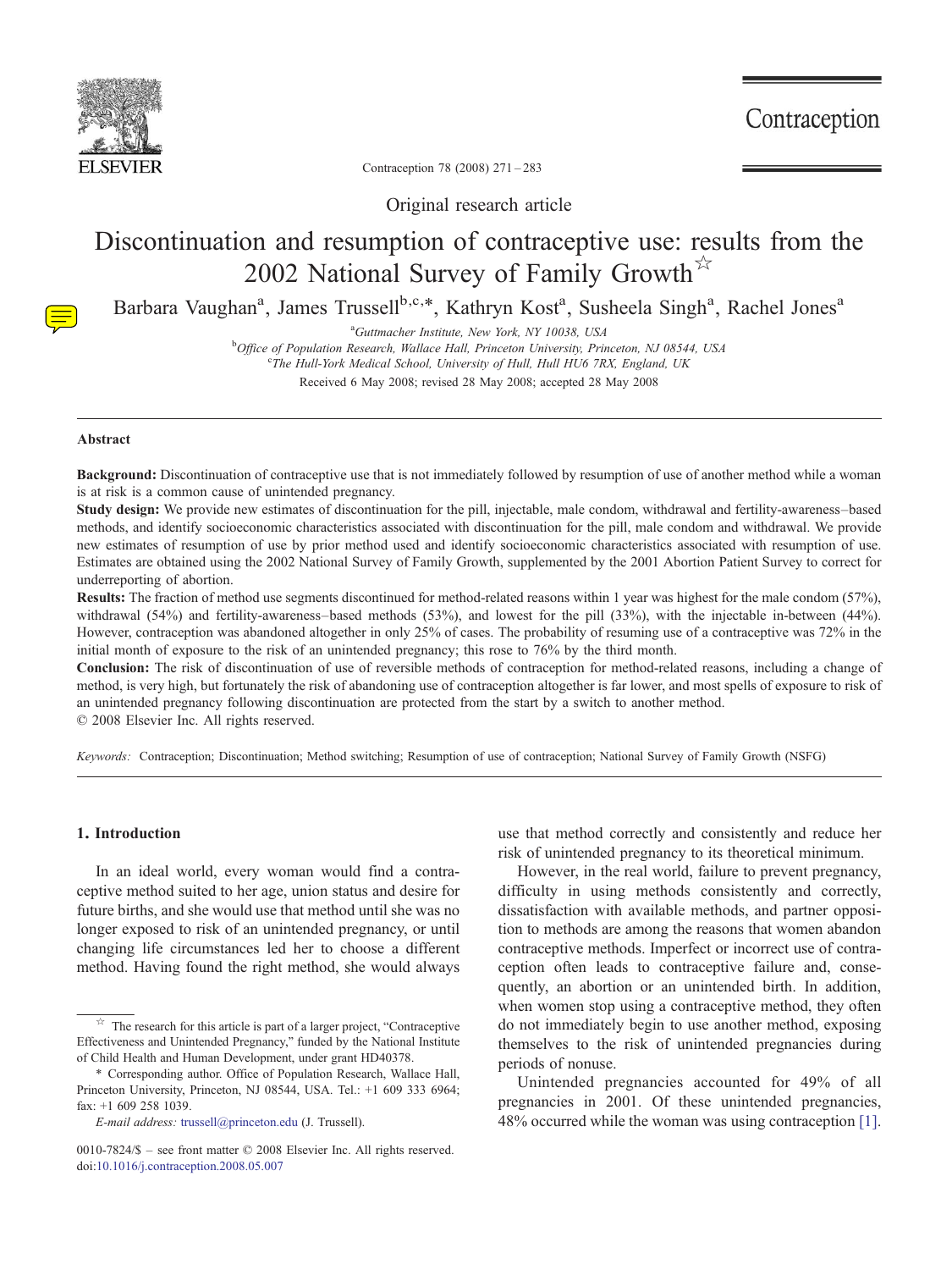The other 52% of unintended pregnancies occurred at a time when the woman was not using contraception in the month she conceived. Since 98% of all American women of reproductive age who have ever had intercourse have used contraception at some point in their lives [\[2\],](#page-12-0) it is clear that a large proportion of these nonusers had abandoned contraception at some time in the past and did not resume use despite having no intention to get pregnant at the time.

Clearly, reducing both the high rate of contraceptive failure [\[3\]](#page-12-0) and the rate of discontinuation of contraceptive use would serve to ensure that a greater proportion of pregnancies would be intended. Our analysis is designed to clarify the dynamics of contraceptive discontinuation and resumption of use among American women of reproductive age during the early part of the 21st century. This paper presents the most recent information available on contraceptive discontinuation, using data from the 2002 National Survey of Family Growth (NSFG), conducted by the National Center for Health Statistics. It updates an earlier analysis that used comparable data for the early 1990s, from the 1995 NSFG [\[4\]](#page-12-0), and also uses comparable analytical methods. As a result, it provides the opportunity to assess whether rates of contraceptive discontinuation and resumption of use have changed over recent years.

For the 2002 NSFG, 7643 women were interviewed in person, a sample representing the civilian, noninstitutionalized household population of all women aged 15–44 years in the United States; women under age 25, blacks and Hispanics were oversampled. In addition to the face-to-face interview, some sensitive topics were covered with a computer-assisted, self-administered questionnaire, completed after the main interview. Detailed questions about children and pregnancies, marriage and partners, contraceptive use and intentions for future pregnancies were asked. The survey response rate was 80%.

According to the 2002 NSFG, there were fewer than 3.05 million abortions in the USA from 1997 to 2001. We know this is an underestimate, because in that same period, the Guttmacher Institute, using reports from abortion providers, estimates that there were nearly 6.5 million abortions [\[5\].](#page-12-0) Many women do not want to disclose, or even think about, their past abortions. The NSFG seeks to elicit a complete report by allowing women to enter information about prior abortions and other sensitive topics directly into a computer, but this procedure has not been sufficient to induce women to report a complete and accurate abortion history [\[5\].](#page-12-0) We have supplemented the NSFG data with data from the 2001 Abortion Patient Survey (APS) conducted by the Guttmacher Institute. This is a nationally representative self-administered survey of women who were patients in abortion clinics.

We calculate single-decrement life-table probabilities of discontinuing use of a method of contraception for any reason, and for method-related reasons (defined below), as well as the probability of abandoning contraceptive use altogether after starting use of a reversible method. These

probabilities are presented based on NSFG data alone and using the supplemental APS data to adjust for unreported abortions. We also calculate multiple-decrement probabilities of resuming use of contraception after discontinuation. We use hazard models to examine the characteristics associated with the discontinuation of use for methodrelated reasons and with the resumption of contraceptive use after discontinuation.

# 2. Data and methods

#### 2.1. The survey

The 2002 NSFG (Cycle 6 in the NSFG survey series) contains a history of all of the respondents' past pregnancies, with details about the pregnancy outcome, contraceptive method use in the interval preceding the pregnancy and the woman's desire for future pregnancies in the period before each conception. In addition, the interviewer compiled with the respondent a very detailed month-by-month calendar of all methods used between January 1, 1999, and the date of the interview. New to this round of the NSFG is a monthly calendar of sexual activity that covers the same period as the contraceptive calendar. Previously, there were questions about a maximum of four periods of sexual inactivity during the period prior to the survey. Finally, there is a detailed history of marriages and cohabiting relationships.

Such a complex survey cannot fail to have some lacunae. If the survey is too long, respondent and interviewer fatigue negatively affect the quality of the data. Cycle 6 of the NSFG is estimated, on average, to have taken 80 min to complete. The previous NSFG survey, conducted in 1995, had an average response time of 103 min. In Cycle 6, the detailed work and schooling histories were dropped. The marriage and cohabitation histories were simplified by omitting questions regarding temporary separations. (The more detailed history of sexual inactivity presumably compensates for the omission of periods of temporary breaks in unions.) Women were no longer asked to report the last method they had used in each pregnancy interval before the calendar period. We had used some of these questions to construct variables that we found to be significantly associated with discontinuation and resumption of use in an earlier analysis using the 1995 NSFG survey [\[4\].](#page-12-0)

# 2.2. Definitions and construction of variables

For our analysis of discontinuation of method use, we constructed new data sets from the NSFG method-use calendar, creating one record for each new segment of contraceptive use found in the calendar. Since our analysis is confined to the first year of use, we eliminated all segments where a woman had already been using a method for a year or more on January 1, 1999. If a method was being used on January 1, 1999, but for less than a year, the segment is entered into our analysis at the duration reported on that date.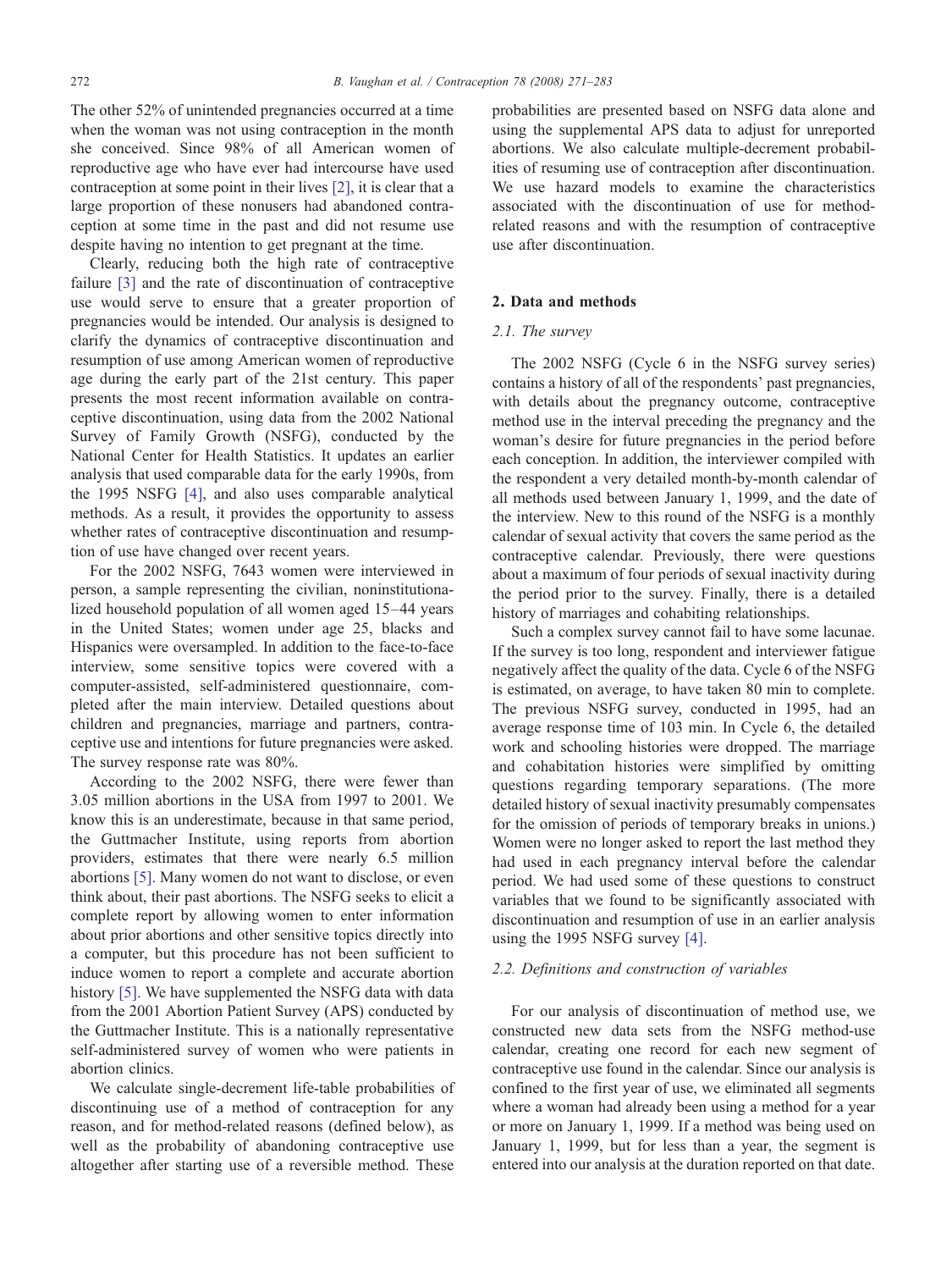Thus, our data are left truncated. We also eliminated a few segments where the duration of use on January 1, 1999, could not be determined. Because some women might have been pregnant, but unaware of that fact at the date of interview, we terminated observation at the end of the second month preceding the interview; e.g., if a woman was interviewed in May 2002, we included events and exposure through the end of March 2002. We included segments of use of contraceptive sterilization, either of the woman or her partner, in our data. We do not analyze discontinuation of sterilization, but when we ignore switching of method as a reason for discontinuation, a change from a nonpermanent method to sterilization does not terminate a segment. Also, our analysis of resumption of use includes sterilization among the methods that may be chosen as the next method.

Women were not asked directly why they terminated use of contraception. If a woman began using a new method immediately after discontinuing use, we assumed she stopped using the first method because it was unsatisfactory or inappropriate to her situation. If a method was used continuously before and after conception of a pregnancy, it was assumed that there was a contraceptive failure. In this case, we terminated exposure at the date of conception. If use was stopped in the month of conception, the woman was asked whether she had actually stopped before getting pregnant, and if she said she had not stopped, we defined this pregnancy as a contraceptive failure. If a woman reported that she had not been using contraception at time of conception because she had been trying to get pregnant, we assumed that the last method (if any) used before that pregnancy had been stopped so that she could get pregnant. Likewise, if a woman reported that she was not using contraception at the time of interview because she was trying to become pregnant, we assumed that the last method used in the open pregnancy interval was stopped so that she could get pregnant. By comparing the date of discontinuation with the calendar of sexual activity, we can infer when use was stopped because there was no exposure to risk. Likewise, we assumed there was no exposure to risk following use that stopped when a woman became noncontraceptively sterile. There is a residual category of use that was stopped for reasons that we could not determine from the data available in the calendar. We call this event "stopped, other". We also defined as "stopped, other" those cases where a women stopped using in the month of conception and reported, when asked, that she had indeed stopped before getting pregnant, but that her reason for stopping was not because she wanted to get pregnant.

We categorize reasons for discontinuing as either method related or not method related. For our purposes, only stopping to have a wanted pregnancy or stopping because of no longer being exposed to the risk of pregnancy is considered non–method related. All other discontinuations are defined to be method-related: this group of all methodrelated discontinuations includes the "stopped, other" category, because even though we do not know the specific

reason why use was stopped, we know that the woman was sexually active at the time she stopped and did not report that she was trying to get pregnant, so we infer that there must have been some problem with the method she had been using. Women who switched from one method to another without any intervening gap of nonuse are also considered to have stopped for method-related reasons: we infer that women who did so found the first method unsatisfactory or unsuitable to their circumstances for some reason.

We consider also an alternative definition of methodrelated discontinuation, which we call "abandonment" of contraception. In this version of the analysis, a segment of method use begins with the use of a method after a pregnancy or a period of nonuse, or with the start of use of the method being used on January 1, 1999. The segment continues as long as the woman continues to use any method of contraception; in other words, switching methods is considered to be continuing use. Women may discontinue for non–method-related reasons (seeking pregnancy or nonexposure), or for method-related reasons, which include only contraceptive failure and stopping for unknown reasons when the woman was sexually active and not trying to get pregnant. We analyze all segments that begin with the use of a nonpermanent method of contraception. However, if a woman switched to sterilization after beginning use of a nonpermanent method, the period of subsequent sterilization is included in the segment. Abandonment of contraception cannot be measured for specific methods obviously, because each spell may contain multiple methods.

Our analysis examines three measures of discontinuation: all discontinuations (method- and non–method-related discontinuations combined); all method-related discontinuations (switching methods, contraceptive failures and stopping for any other reason); and abandonment of contraception (stopping all method use because of contraceptive failure or for any reason other than nonexposure or trying to get pregnant).

For the analysis of discontinuation, we used the APS data to define a corrected count of the number of contraceptive failures, in order to assess the impact of the underreporting of abortion on our estimates. To define this corrected count, we eliminated those contraceptive failures in the NSFG that led to abortion and substituted from the APS survey all abortions for the same group that had been preceded by contraceptive failure. A more detailed explanation of the adjustment procedure is given elsewhere [\[3\].](#page-12-0)

Our analysis is potentially affected by the lack of a complete abortion history and by adjustment of abortion data, in several ways:

- Women may not report pregnancies that led to abortion. In this case, they might either:
	- Report continuous method use throughout the pregnancy and after. This would mean that instead of two segments of contraceptive use, we would observe one longer segment and we would not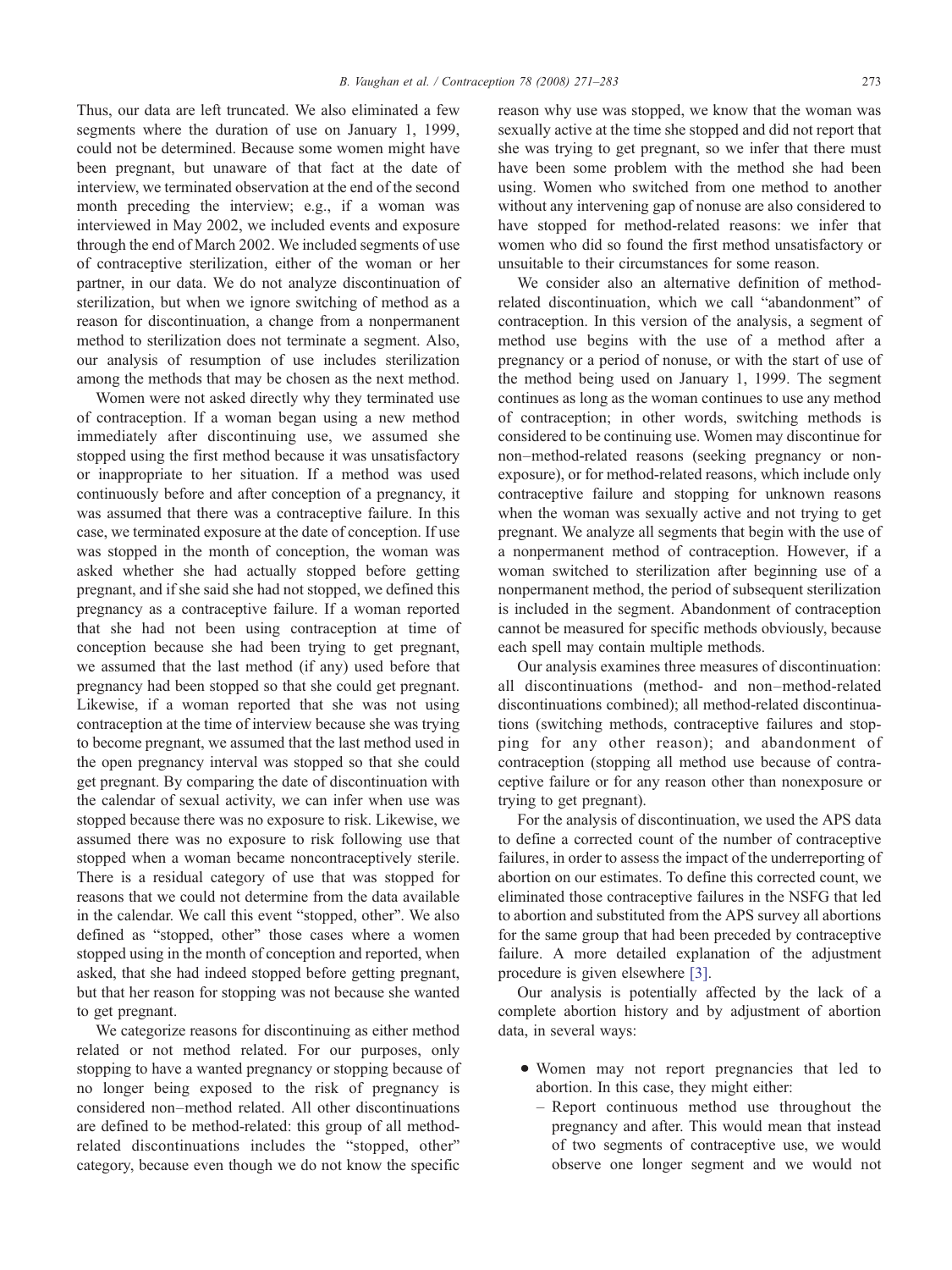observe at all the contraceptive failure leading to the pregnancy. Consequently, we would underestimate discontinuation using only NSFG data. The substitution of APS failures leading to abortion for NSFG failures leading to abortion would correct the numerator of the failure rate, although the denominator would still be overstated at the longer durations and understated at the earlier durations. The total amount of exposure would probably be overstated, since it is unlikely that method use would have continued throughout the pregnancy.

- Report a gap in method use, which would not affect our estimate of discontinuation based on NSFG data alone, although if a contraceptive failure led to the pregnancy, it would be reported as some other sort of event, such as "stopped for other reasons." Then, our substituting of APS failures leading to abortion for NSFG failures leading to abortion would lead to our including two distinct events for the same spell of exposure and, hence, to an overestimation of discontinuation.
- Women may report the pregnancy but say that it ended in miscarriage. In this case, the estimates of contraceptive discontinuation based on the NFSG alone are not affected, since both events and the exposure would be the same. However, the correction using APS data would again result in an overstatement of discontinuation.

For the analysis of resumption of contraceptive use, we created spells of nonuse beginning with the first time we observe a woman discontinuing a method in the calendar. If she was not sexually active at the time she stopped using contraception, we assumed that her exposure began the next time, if ever, she resumed sexual activity. If she stopped because of a contraceptive failure or to have a wanted pregnancy, we assumed her exposure began in the first month after that pregnancy ended in which she was both sexually active and not trying to get pregnant. Women who stopped for unknown reasons are eligible immediately, as these women were by definition both sexually active and not trying to get pregnant at the time they stopped using.

We observed a segment of nonuse after discontinuation, beginning when the woman was first exposed to the risk of unintended pregnancy, and until resumption of another method, or until a conception or the cut-off date prior to interview. If a woman switched methods, she contributed a segment of nonuse that began and ended at the same duration. In fact, the majority of the women who resume use in the first month of nonuse are women who changed methods.

For both the discontinuation and resumption of use analyses, we created variables that pertain to the woman's characteristics and her experience at the time of method use (for discontinuation) or at time of reentry into risk after discontinuation (for resumption of use). Race and ethnicity

(Hispanic, non-Hispanic black, non-Hispanic white/other) are fixed characteristics. Poverty cannot be determined at the time of use, as there is no economic status history in the NSFG. We would not expect poverty status to change drastically during the time period of our analysis, so we use poverty status at the time of interview. We defined poverty as having an income of less than 200% of the officially defined poverty level, after testing various cut-off points using univariate life tables.

We define age and the number of children the woman has had at the start of each segment. (For analyses of discontinuation, a segment begins when use begins, even if that is before January 1, 1999, when observation of exposure begins. For analyses of resumption of use, a spell begins as soon as a woman is exposed to risk after discontinuation of a method.) We determine marital status and union status using the calendars of marriages and cohabitations. We defined both union status and formal marital status during each month of method use and include union or marital status as a time-varying covariate in our models. We determine the woman's intentions regarding future pregnancies at the time of method use from the questions that were asked about the circumstances surrounding each pregnancy.

As in the case of poverty status, insurance coverage at time of use cannot be determined. There are several variables in the survey regarding continuity and type of insurance coverage at time of interview and in the year prior to interview. We created a series of binary variables indicating whether a woman was ever covered by Medicaid in the year prior to interview; whether she was covered only by private health insurance in that year; or whether she had other types of medical coverage, including combinations of Medicaid and private insurance; or whether she had no insurance coverage at all. We also created variables indicating whether the woman had continuous coverage in the year prior to interview, whether she had gaps in coverage or whether she had no health insurance coverage at all in the prior year. Although the continuity does not refer to the entire period of the analysis, we would expect it to indicate a situation of precarious insurance coverage.

In our analysis of the 1995 NSFG, we found work/study status to be significant in a number of our models. However, there is no work or schooling history in this round of the NSFG. We could have used status at interview, but, especially for young women, the status at interview may have no relation to the status 3 years earlier. In the earlier analysis, we also found previous method used to be significant in some models, but this likewise had to be dropped for our analysis of discontinuation because the 2002 NSFG has no information about the previous method for women who were using a method on January 1, 1999, when the calendar begins. For segments following discontinuation, we know the prior method used, because it is the method the woman was using at the time she discontinued. For our analysis of resumption of use, we also defined a variable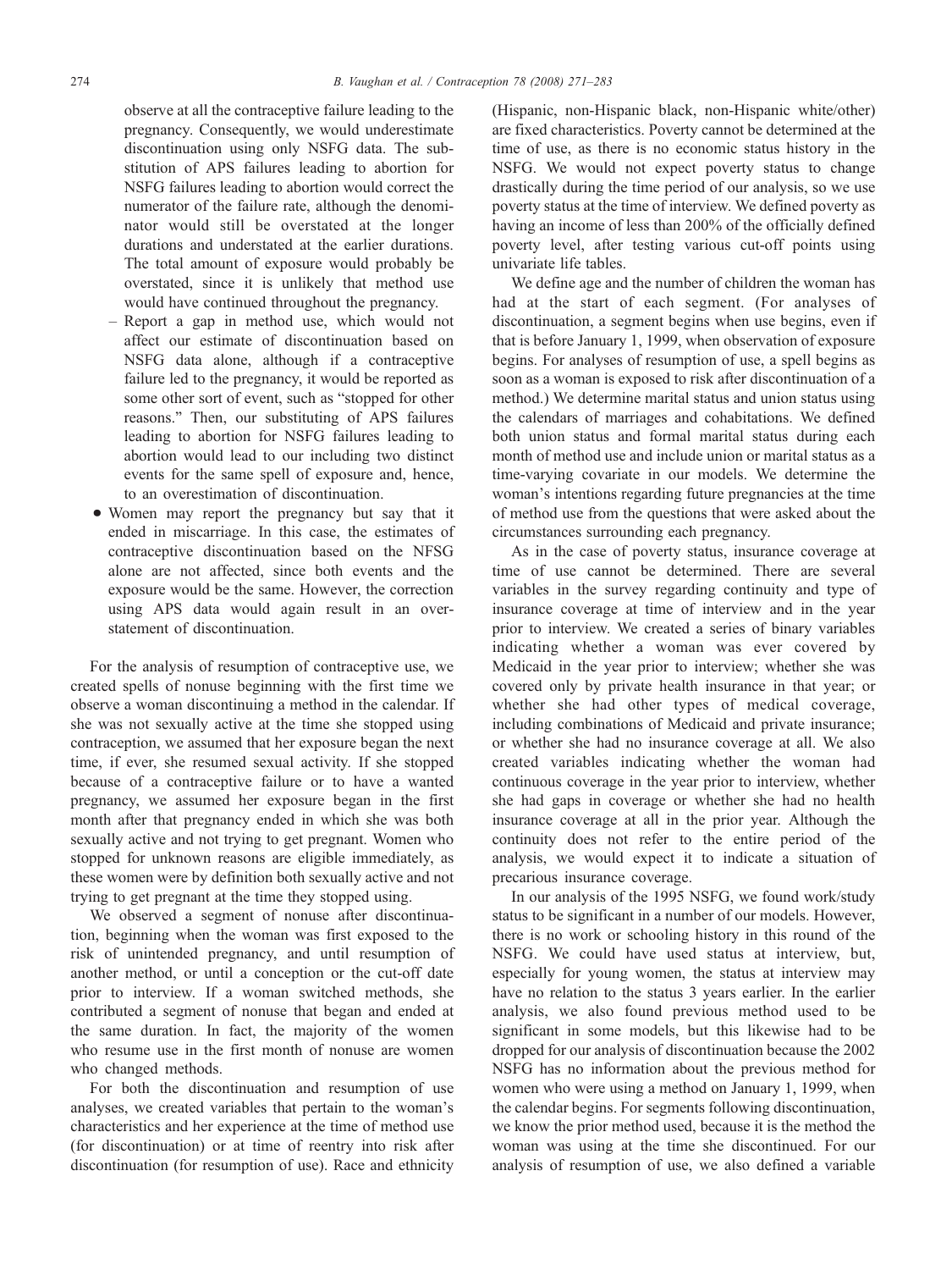indicating whether the previous method used was discontinued because of contraceptive failure.

## 2.3. Quality of the 2002 NSFG calendar data

The quality of the NSFG data has improved in many respects since the 1995 survey. The 1995 data had several problems related to mistaken skip patterns; there were also several crucial questions that were not asked in that survey, or not asked of all the respondents. The 2002 NSFG data are almost entirely complete, so we have not had to limit our sample artificially because of omissions in the data.

On the other hand, there is more internal inconsistency in the 2002 survey than in past surveys. In part, this may be the result of a decision not to force internal consistency at the expense of an accurate representation of what the respondent reported. Whatever the reason, there are, for example, conceptions reported at a time when the woman was already pregnant. There are also women who report conceiving before first having intercourse and divorcing before ever marrying. Altogether, about 2% of the cases have pregnancy dates that are inconsistent with other dates in the pregnancy history. However, the rate of inconsistency is greater in the period before 1999 than for the most recent period; in the period 1999–2002 which is the focus of the present analysis, there are 15 pregnancies (0.5% of all pregnancies reported during this period), reported by 14 respondents, that have dates that are inconsistent with other dates in the pregnancy history. Errors in the dates of pregnancies could affect our calculated length of contraceptive use, but we do not expect that they have a material effect on our results, given the small number of occurrences.

There is also evidence of incomplete reporting of contraceptive methods. Women were asked the date they first used contraception, and they were also asked about every type of contraceptive method they had ever used. Altogether, 813 respondents reported a date of first contraceptive use later than January 1, 1999. For these respondents, every method they ever used should be found in the calendar of method use after 1999. For 548 of these women, all of the methods they had ever used are indeed found in the calendar. For the other 265 women (33%), at least one method they had used is missing from the calendar. Among women who first used contraception after January 1, 1999, 5% of those who reported ever use of the pill did not report any period of pill use in the contraceptive calendar; by comparison, this proportion is 69% for fertility-awareness–based methods, 58% for barrier methods other than the condom and 45% for withdrawal. The number of use segments affected is a small proportion of all segments of use of any given method in the calendar that is being analyzed. On the other hand, these are women who had been using contraception for only a short time and would be expected to have fewer problems of recall than women who used many methods for decades. For these longer-term users, we have no way of knowing whether they have neglected to report method use during the calendar, so

the magnitude of the total underreporting is unknown. If women who neglect to report method use are atypical in some way that is associated with the propensity to discontinue or resume method use, our results will be affected for those methods that lack data for a substantial proportion of all use segments.

#### 2.4. Analytical methods

We estimated the proportion of method use segments that were discontinued for all reasons and for all method-related reasons, and where contraception was abandoned altogether, using standard life-table procedures. For this analysis, we used weighted data, scaling the record weights within group to correspond to the number of spells entering the analysis. The confidence intervals were calculated using the Peto method for survival data [\[6\].](#page-12-0) This yields a conservative estimate of significance and is especially indicated when there are long temporal gaps in the series of events. There were not many such gaps in our discontinuation analyses, but these gaps were evident in our analyses of resumption of use. We also calculated the standard errors using the standard Greenwood method. The standard errors were not materially different according to the two methods, so we decided to use the more conservative Peto estimate.

In our analysis of overall discontinuation, each segment either ends in the event of interest or is censored. However, when we analyze method-related discontinuation and abandonment of contraception, we consider stopping to have a wanted pregnancy or because of nonexposure to risk of pregnancy to be competing risks that prevent us from observing the event of interest. As an example, a woman who stopped because she was not exposed might have experienced a contraceptive failure if she had remained exposed and continued to use. Single-decrement life tables calculate the probability that an event would occur in the absence of competing risks. Usually, an adjustment for competing risks assumes that half of the women who experienced the competing event were exposed to risk of the event of interest in their final month, while the other half were not exposed. This is a fairly good approximation of the probability of one event occurring in the presence of risk of another event. However, when there is a large disparity between the risks of the two events, this approximation distorts the estimate. In our analysis, the risk of discontinuation because of nonexposure or desire for pregnancy is much less than the risk of discontinuation or abandonment for method-related reasons. For this reason, we used the exact calculation of risk, as described by Trussell and Menken [\[7\]](#page-12-0).

For our analysis of resumption of method use, we calculated multiple-decrement life tables in order to estimate the probability of resuming use of particular methods, both separately and combined. In these life tables, the probabilities of the various outcomes are additive, so that they can be summed to the total probability of all outcomes. In addition to resumption of contraceptive use, other outcomes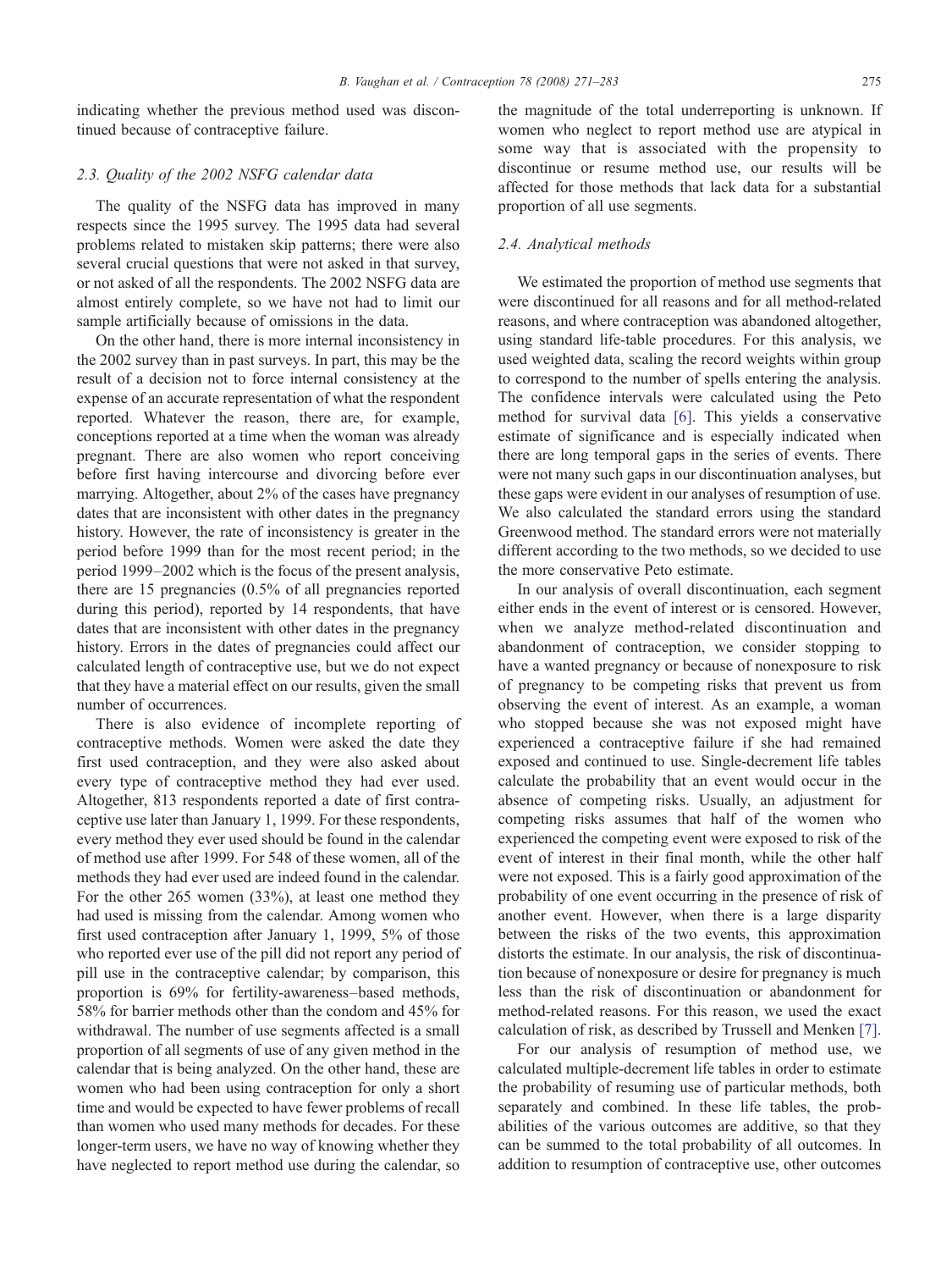are pregnancy during the nonuse interval and permanent nonexposure (noncontraceptive sterilization). In fact, there were no cases of noncontraceptive sterilization during a nonuse period that entered our analysis. Those that did occur during the calendar period occurred at times the woman was not exposed to risk for other reasons, e.g., when she was not sexually active. Temporary nonexposure to risk because of sexual inactivity during a risk spell was subtracted from the total length of exposure if the woman became exposed again before the interview. If not, the nonuse segment was censored at the duration of nonuse at the time she ceased sexual activity. If use was stopped during a period of sexual inactivity, the spell does not enter the analysis until sexual activity is resumed. If the respondent is interviewed before that happens, the nonuse spell does not enter our analysis at all.

We are more interested in understanding the dynamics of method-related discontinuation than of total discontinuation, since discontinuing use in order to have a wanted pregnancy or because of nonexposure will not lead to unintended pregnancies. The characteristics associated with resumption of use after discontinuation are also pertinent to our understanding of the reasons why women who are sexually active and do not intend to become pregnant are not using contraception. To understand better these dynamics, we examined the factors associated with method-related discontinuation and resumption of use using Cox proportional hazard models.

Our goal was to find the simplest models that capture the observed variation in the propensity to discontinue for method-related reasons or to resume use after discontinuation. We started by estimating an initial model with all factors. We next estimated a model with only those factors with at least one category having a relative risk that is significantly different from 1.0 at the 5% level. Finally, we combined categories with similar relative risks to produce the most parsimonious model. At each stage, we performed a likelihood ratio test to ensure that the restricted model fits the data as well as the prior less restricted model.

For this analysis, we used unweighted data so that we could employ standard likelihood ratio tests. The NSFG oversampled black and Hispanic women, as well as women aged less than 25 at the time of survey, in order to have a large enough sample size to analyze subgroups of the population. Since there is a differential probability of using certain methods by race and age, our model estimates could potentially be distorted by differing proportions of oversampled groups in the various method categories. To guard against this bias, we included age, race and Hispanic ethnicity in every model and retained them in the model until the final step, only dropping them in the end if they were not significant.

We chose the initial category breakdowns by examining survival curves for the underlying variables. For example, we included in the initial model for the pill the age categories 12–19, 20–29 and 30+, while for withdrawal, we initially used the categories 12–19, 20–24 and 25+. The reason is that the survival curves showed that for the pill, the 25- to 29 age category was virtually indistinguishable from the 20–24 category, while for withdrawal it was virtually indistinguishable from the 30+ group.

Our data files were created using the SAS statistical programming language [\[8\].](#page-12-0) A SAS macro program was written to calculate the multiple-decrement and associated single-decrement life tables. We used the SAS PHREG procedure to fit the Cox proportional hazards models.

# 3. Results

# 3.1. Overall discontinuation

Using the 2002 NSFG data alone, we find that 67.4% of all methods used have already been discontinued by the end of 12 months (Table 1). Using our correction for underreporting of abortion would raise that estimate very slightly to 67.9%. Thus, underreporting of abortion has little impact on estimates of contraceptive discontinuation overall. In the case of some methods, the abortioncorrected estimates of discontinuation are smaller than the uncorrected estimates. But, in all cases, the adjustment for abortion underreporting was trivial. The probabilities shown hereafter, unless otherwise stated, are corrected for underreporting of abortion.

# 3.2. Overall discontinuation of specific methods

We calculated life-table probabilities separately for pill, male condom, injectable, withdrawal and fertility-awareness– based methods (Table 1); the only injectable contraceptive currently available in the United States is DMPA, so our analyses of injectable use were therefore restricted to uses of this form of injectable. Other methods with an insufficient number of uses to permit estimation of separate life table

Table 1

Probability of discontinuing contraceptive use for any reason within 6 and 12 months of use; uncorrected and corrected for abortion underreporting

| Method              | $n^{\rm a}$ | Six months    |                 | Twelve months |                 |
|---------------------|-------------|---------------|-----------------|---------------|-----------------|
|                     |             | $\frac{0}{0}$ | 95% CI          | $\frac{0}{0}$ | 95% CI          |
| Uncorrected         |             |               |                 |               |                 |
| Injectable          | 716         | 35.0          | $(31.3 - 38.9)$ | 55.7          | $(51.6 - 59.7)$ |
| Pill                | 2543        | 30.8          | $(28.9 - 32.8)$ | 46.8          | $(44.6 - 49.0)$ |
| Male condom         | 3847        | 68.6          | $(67.0 - 70.1)$ | 81.1          | $(79.7 - 82.5)$ |
| Withdrawal          | 848         | 61.7          | $(58.2 - 65.0)$ | 75.1          | $(71.7 - 78.2)$ |
| Fertility-awareness | 236         | 61.0          | $(54.1 - 67.5)$ | 70.4          | $(62.9 - 77.0)$ |
| All methods         | 9038        | 53.6          | $(52.5 - 54.7)$ | 67.4          | $(66.3 - 68.5)$ |
| Corrected           |             |               |                 |               |                 |
| Injectable          | 716         | 34.5          | $(30.8 - 38.3)$ | 55.3          | $(51.2 - 59.3)$ |
| Pill                | 2543        | 31.1          | $(29.2 - 33.1)$ | 47.4          | $(45.2 - 49.6)$ |
| Male condom         | 3847        | 69.0          | $(67.4 - 70.5)$ | 81.9          | $(80.5 - 83.2)$ |
| Withdrawal          | 848         | 60.9          | $(57.4 - 64.4)$ | 74.9          | $(71.5 - 78.1)$ |
| Fertility-awareness | 236         | 61.1          | $(54.3 - 67.5)$ | 71.3          | $(64.0 - 77.7)$ |
| All methods         | 9038        | 53.7          | $(52.6 - 54.8)$ | 67.9          | $(66.8 - 69.0)$ |

<sup>a</sup> Number of segments.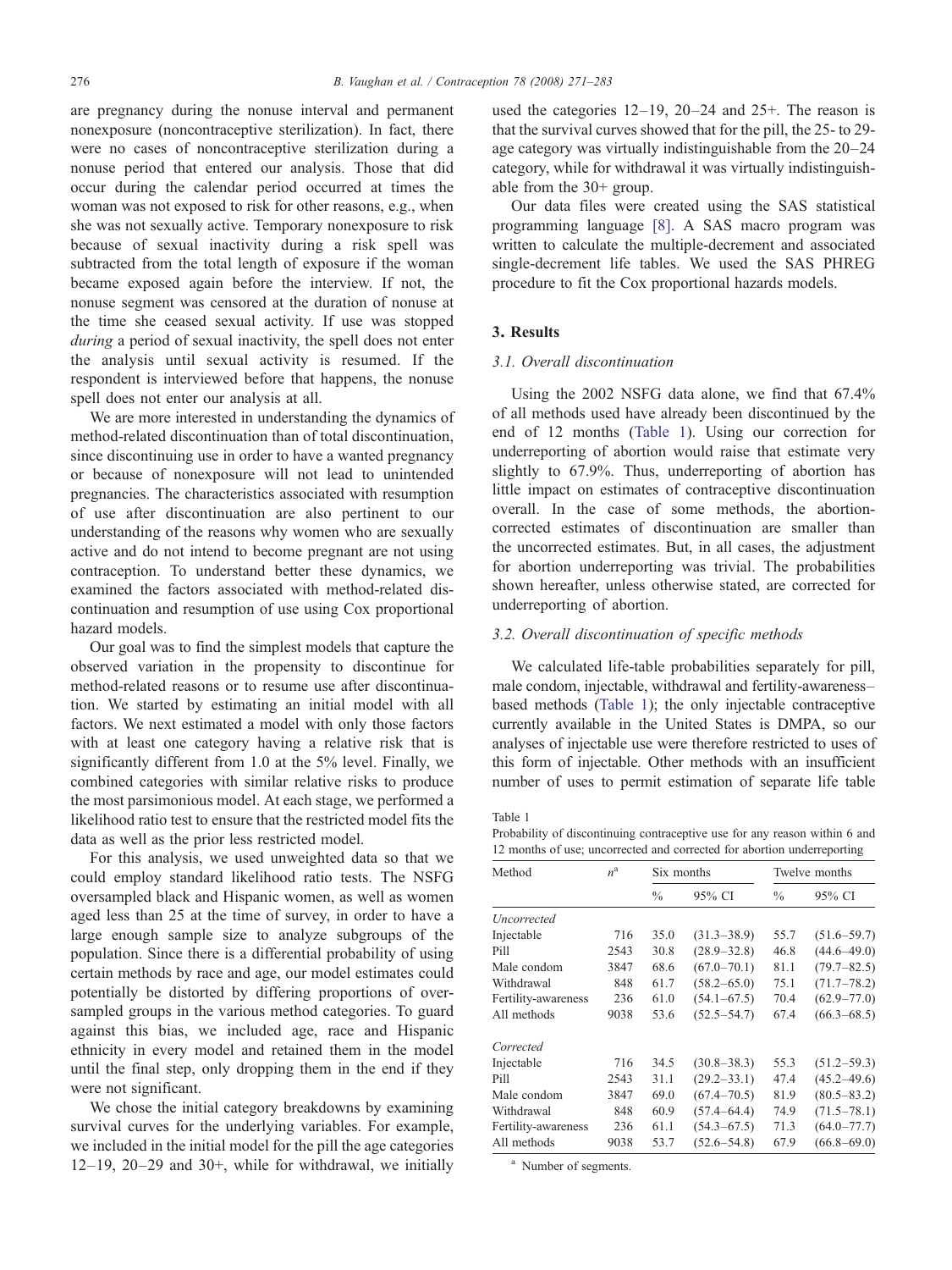are spermicides, the diaphragm and the IUD, as well as other methods that are little used; these methods are included in the total, though not shown separately. Altogether we have 9038 method segments in our discontinuation analysis. The methods that are most likely to be discontinued are male condom (81.9% discontinuing in the first year), withdrawal (74.9%) and fertility-awareness–based methods (71.3%). The least likely to be discontinued are the pill (47.4%) and injectable (55.3%). Seventy-nine percent of all discontinuations in the first year occur in the first 6 months of use. Use of fertilityawareness–based methods is likely to be discontinued very early; 86% of first-year discontinuation of these methods occurs in the first 6 months. Injectable use is the least likely to be discontinued in the early months of use; the injectable is by its nature a long-term method, so this is to be expected.

#### 3.3. Method-related discontinuation

When we confine our analysis to discontinuation for method-related reasons, using NSFG data alone, we find that 46.3% of method segments end in the first year of use. Using the correction for underreporting of abortion raises the rate to 47.1% (Table 2). The male condom is the method most likely to be discontinued (57.1%). By comparison, similar levels of method-related reasons for discontinuation in the first year of use are found for withdrawal (54.2%) and fertility-awareness–based methods (53.2%). Lower levels of discontinuation for method-related reasons are found for the pill (32.7%) and for the injectable (44.0%).

Among the method-related reasons for discontinuing contraception, we include change of method, when a method

#### Table 2

Probability of method-related discontinuation of contraceptive use at 6 and 12 months of use, by method; uncorrected and corrected for abortion underreporting

| Method                                        | $n^{\rm a}$ | Six months    |                 | Twelve months |                 |
|-----------------------------------------------|-------------|---------------|-----------------|---------------|-----------------|
|                                               |             | $\frac{0}{0}$ | 95% CI          | $\frac{0}{0}$ | 95% CI          |
| <i>Uncorrected</i>                            |             |               |                 |               |                 |
| Injectable                                    | 716         | 26.0          | $(22.5 - 29.9)$ | 44.6          | $(40.1 - 49.1)$ |
| Pill                                          | 2543        | 19.2          | $(17.5 - 21.0)$ | 31.9          | $(29.6 - 34.3)$ |
| Male condom                                   | 3847        | 40.6          | $(38.4 - 42.9)$ | 55.2          | $(52.4 - 57.9)$ |
| Withdrawal                                    | 848         | 39.0          | $(34.8 - 43.5)$ | 54.4          | $(49.3 - 59.4)$ |
| Fertility-awareness                           | 236         | 40.1          | $(32.2 - 48.7)$ | 51.8          | $(41.9 - 61.5)$ |
| All methods                                   | 9038        | 32.8          | $(31.5 - 34.0)$ | 46.3          | $(44.8 - 47.8)$ |
| Abandonment of all<br>method use <sup>b</sup> | 6662        | 15.3          | $(14.2 - 16.5)$ | 23.1          | $(21.6 - 24.7)$ |
| Corrected                                     |             |               |                 |               |                 |
| Injectable                                    | 716         | 25.4          | $(21.9 - 29.2)$ | 44.0          | $(39.5 - 48.6)$ |
| Pill                                          | 2543        | 19.5          | $(17.8 - 21.4)$ | 32.7          | $(30.4 - 35.0)$ |
| Male condom                                   | 3847        | 41.3          | $(39.1 - 43.6)$ | 57.1          | $(54.4 - 59.7)$ |
| Withdrawal                                    | 848         | 38.0          | $(33.7 - 42.4)$ | 54.2          | $(49.1 - 59.2)$ |
| Fertility-awareness                           | 236         | 40.3          | $(32.3 - 48.8)$ | 53.2          | $(43.5 - 62.7)$ |
| All methods                                   | 9038        | 32.9          | $(31.7 - 34.1)$ | 47.1          | $(45.6 - 48.6)$ |
| Abandonment of all<br>method use <sup>b</sup> | 6662        | 15.8          | $(14.7 - 17.1)$ | 24.6          | $(23.0 - 26.2)$ |

 $<sup>a</sup>$  Number of segments.<br>b Segments ending in a method switch are treated as continuous spells</sup> of use.

was discontinued and immediately replaced by another method. The reasoning is that the original method must have been either unsatisfactory, or perhaps just unsuited to changed life situations. In either case, some characteristic of the original method necessitated or precipitated the change. For all methods combined, the concept of abandonment of all contraception is an alternative way of considering discontinuation. In this case, we consider that a segment of contraceptive use does not end with a change of method, but continues until all method use is discontinued.

We include this alternative analysis in Table 2, only for all methods combined, since a segment may include sequential use of multiple methods. Method-related reasons for abandonment of contraception include only contraceptive failure and stopping of all method use for unknown reasons. All segments that begin with use of a reversible method are included in the analysis and continue as long as any method, including sterilization, is being used. Since changing to use of a different method does not initiate a new segment, the total number of segments is 6662 rather than 9038.

We observe that 23.1% of all reversible method use ends with the abandonment of all use of contraception within 1 year of beginning use. Correcting for the underreporting of abortion raises the percentage to 24.6%. The discontinuation of use of particular methods is almost twice as likely as the abandonment of all contraception.

# 3.4. Factors that affect method-related discontinuation

We used multivariate models to examine the factors associated with discontinuation of specific methods for all method-related reasons. We find that pill use was 23% more likely to be discontinued if the user was 12–19 years old, and 20% less likely to be discontinued by women aged 30 or more, compared to use by women aged 20–29 ([Table 3](#page-7-0)). Pill use during periods of cohabitation was 27% more likely to be discontinued than use during periods of formal marriage or when not in union. If the user was non-Hispanic black, pill use was 21% more likely to be discontinued than if the user was of other ethnic or racial backgrounds. During periods when the user had no children, pill use was 54% less likely to be discontinued than when the user had children. Coverage by Medicaid in the year prior to interview was associated with a 60% higher risk of method-related discontinuation of pill use compared to coverage by private insurance, no insurance or other types of medical insurance coverage, including a mix of private and public coverage. On the other hand, having continuous coverage by medical insurance (either Medicaid or private coverage) during the year prior to interview reduced the risk of method-related discontinuation of the pill by 25%, compared to having no medical insurance coverage in the year prior to interview, or to a history of gaps in coverage during that year. Poverty level at time of interview was not a significant factor in the risk of pill discontinuation.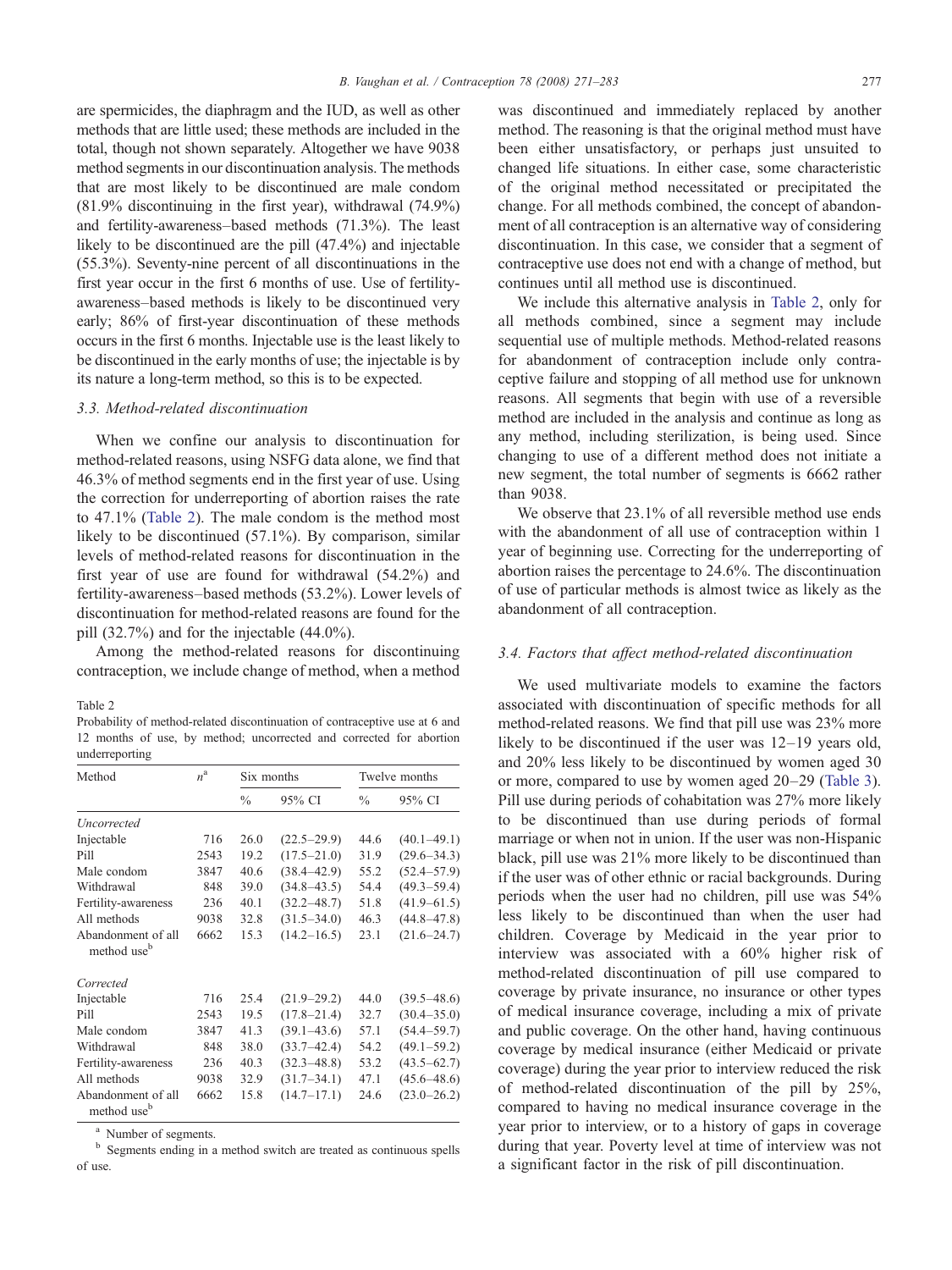<span id="page-7-0"></span>Table 3 Cox proportional hazard models of method-related discontinuation of contraceptive use within 12 months

| Factor                          | Hazard ratio | $P=1.0$ | 95% CI            |
|---------------------------------|--------------|---------|-------------------|
| Pill                            |              |         |                   |
| Age $\leq$ 20                   | 1.226        | .0146   | $(1.041 - 1.444)$ |
| Age $30+$                       | 0.798        | .0136   | $(0.668 - 0.955)$ |
| <b>Black</b>                    | 1.206        | .0256   | $(1.023 - 1.421)$ |
| Nulliparous                     | 0.464        | < 0001  | $(0.396 - 0.543)$ |
| Cohabiting                      | 1.267        | .0060   | $(1.070 - 1.499)$ |
| Medicaid                        | 1.595        | < 0001  | $(1.323 - 1.924)$ |
| Continuous coverage             | 0.752        | .0001   | $(0.651 - 0.869)$ |
| Condom                          |              |         |                   |
| Age $\leq$ 20                   | 1.424        | < 0001  | $(1.247 - 1.625)$ |
| Age $30+$                       | 0.767        | .0006   | $(0.659 - 0.892)$ |
| Wants no more children          | 0.874        | .0478   | $(0.766 - 0.999)$ |
| Nulliparous                     | 0.734        | < 0001  | $(0.649 - 0.831)$ |
| Married                         | 0.850        | .0335   | $(0.732 - 0.987)$ |
| Cohabiting                      | 1.260        | .0026   | $(1.084 - 1.464)$ |
| Withdrawal                      |              |         |                   |
| Age $\leq$ 20                   | 1.441        | .0061   | $(1.110 - 1.872)$ |
| Age $25+$                       | 0.690        | .0047   | $(0.533 - 0.892)$ |
| Hispanic                        | 0.719        | .0161   | $(0.550 - 0.941)$ |
| Poor <sup>a</sup>               | 1.245        | .0435   | $(1.006 - 1.540)$ |
| Married                         | 0.706        | .0085   | $(0.545 - 0.915)$ |
| All reversible methods combined |              |         |                   |
| Age $\leq$ 20                   | 1.149        | .0026   | $(1.050 - 1.258)$ |
| Age $25+$                       | 0.813        | < 0001  | $(0.747 - 0.885)$ |
| Married                         | 0.876        | .0024   | $(0.805 - 0.954)$ |
| Nulliparous                     | 0.757        | < 0001  | $(0.696 - 0.822)$ |
| Medicaid                        | 1.261        | < 0001  | $(1.135 - 1.400)$ |
| Private insurance               | 0.892        | .0082   | $(0.820 - 0.971)$ |

<sup>a</sup> Less than 200% of the poverty level.

Condom use by teenagers was 42% more likely to be discontinued than condom use by women aged 20–29, and condom use by women aged 30 or more was 23% less likely to be discontinued. Use during periods when women wanted no more children was 13% less likely to be discontinued than when women wanted to have a child at some time in the future, although not immediately. Use by nulliparous women was 27% less likely to be terminated than use by women with at least one child. Finally, use during periods of cohabitation was 26% more likely to be discontinued, while use during marriage was 15% less likely to be discontinued than use by women who were neither married nor cohabiting.

The factor most associated with method-related discontinuation during withdrawal use was age, with use by teens 44% more likely to end in method-related discontinuation and use by women aged 25 or more 31% less likely to be discontinued, compared with use by women aged 20–24. Method-related discontinuation of withdrawal was 28% less likely to occur when the user was Hispanic than among women of other ethnicities, while method-related discontinuation by poor women was 25% more likely to occur than among women who had incomes above 200% of poverty

level at time of interview. Use of withdrawal was 29% less likely to be discontinued during marriage than during periods preceding and following formal marriage.

Overall, considering all segments of method use combined, we find that contraceptive use was 15% more likely to be discontinued for method-related reasons if the user was 12–19 years old, and 19% less likely to be discontinued by women aged 25 or more, compared to use by women aged 20–24 (Table 3). Use during marriage was 12% less likely to be discontinued than use during periods of cohabitation or when not in union. Methods used during periods when the user had no children were 24% less likely to be discontinued than those used by parous women. Coverage by Medicaid in the year prior to interview was associated with a 26% higher risk of method-related discontinuation, while coverage only by private insurance reduced the risk by 11%, with respect to no insurance coverage or coverage by a mix of private and public coverage.

#### 3.5. Resuming contraceptive use

In our resumption of use analyses, we calculated life tables separately by the method used at the time of discontinuation. The methods with sufficient cases to sustain separate analyses were pill, male condom, injectable and withdrawal. Altogether, there are 7106 segments of nonuse in our resumption of use analysis. This number is lower than the number in the discontinuation of use analysis because many segments of discontinuation never enter the risk pool. For example, a segment that ended in contraceptive failure shortly before the interview may not enter our analysis because exposure to risk occurs only when the pregnancy ends. On the other hand, we also have segments of nonuse following periods of use that were not in the discontinuation analysis; if a method had been used for more than a year at the start of the calendar period, the segment would not enter our discontinuation analysis, but if that method were discontinued during the calendar period, we would observe the subsequent period of nonuse.

We find that by the end of the first year, 80.3% of periods of nonuse following discontinuation of use of a contraceptive method had ended with resumption of use of some type of contraceptive ([Table 4\)](#page-8-0). A very high proportion of resumption occurs in the first month that a woman is exposed to risk of unintended pregnancy after discontinuation. Overall, 71.5% of nonuse intervals had already ended in resumption of use in less than 1 month, either because of a change in method or because of resumption of contraceptive use immediately following a pregnancy.

Former injectable use segments were most likely to be followed by pill use (24.2% within 1 year), while 21.2% switched to condom and 12.2% resumed use of the injectable. In all, 75.7% of nonuse segments following use of the injectable were resolved by resumed use of some method within a year; 65.3% of them ended with resumed method use within the first month.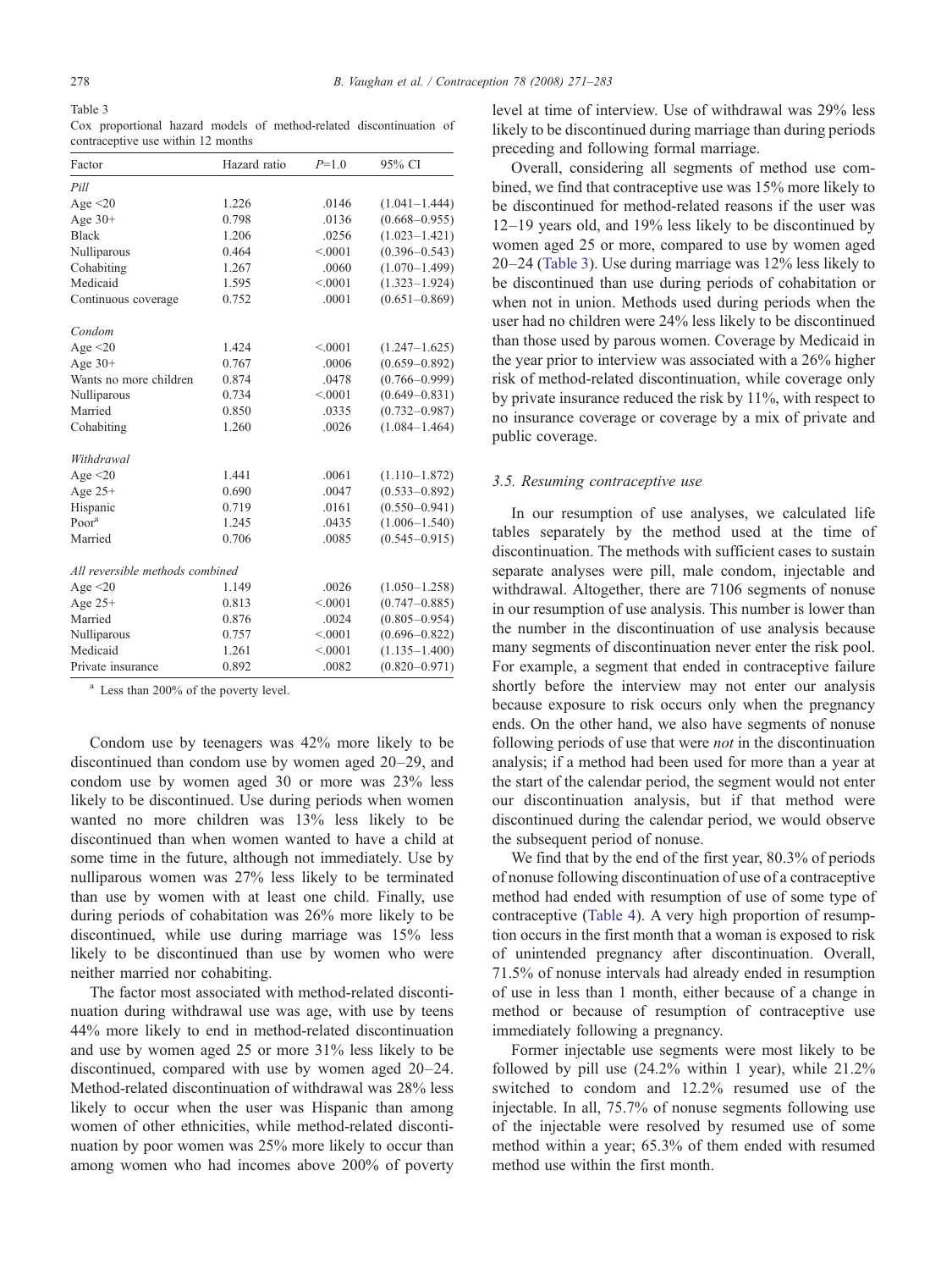<span id="page-8-0"></span>Table 4

Cumulative probability of resuming use of specific contraceptive methods or any contraception after discontinuing contraceptive use, by prior method used; with probabilities of becoming pregnant while not using and of being still at risk of unintended pregnancy

| Duration  | Male+female sterilization               | Injectable | Pill  | Condom | Withdrawal | Other | All   | 95% CI            | Pregnant | At risk |
|-----------|-----------------------------------------|------------|-------|--------|------------|-------|-------|-------------------|----------|---------|
|           | Previous method: all methods $(n=7106)$ |            |       |        |            |       |       |                   |          |         |
| 1 month   | 0.042                                   | 0.034      | 0.160 | 0.298  | 0.080      | 0.102 | 0.715 | $(0.702 - 0.803)$ | 0.118    | 0.167   |
| 3 months  | 0.044                                   | 0.035      | 0.169 | 0.321  | 0.086      | 0.106 | 0.762 | $(0.748 - 0.818)$ | 0.140    | 0.098   |
| 6 months  | 0.045                                   | 0.037      | 0.174 | 0.333  | 0.089      | 0.107 | 0.786 | $(0.770 - 0.826)$ | 0.149    | 0.065   |
| 12 months | 0.047                                   | 0.038      | 0.179 | 0.341  | 0.090      | 0.109 | 0.803 | $(0.783 - 0.832)$ | 0.155    | 0.042   |
|           | Previous method: injectable $(n=534)$   |            |       |        |            |       |       |                   |          |         |
| 1 month   | 0.050                                   | 0.089      | 0.224 | 0.180  | 0.057      | 0.055 | 0.653 | $(0.601 - 0.785)$ | 0.116    | 0.230   |
| 3 months  | 0.055                                   | 0.102      | 0.226 | 0.196  | 0.058      | 0.055 | 0.693 | $(0.636 - 0.798)$ | 0.151    | 0.157   |
| 6 months  | 0.057                                   | 0.114      | 0.231 | 0.205  | 0.058      | 0.056 | 0.722 | $(0.655 - 0.809)$ | 0.164    | 0.114   |
| 12 months | 0.064                                   | 0.122      | 0.242 | 0.212  | 0.058      | 0.059 | 0.757 | $(0.670 - 0.822)$ | 0.184    | 0.059   |
|           | Previous method: pill $(n=1927)$        |            |       |        |            |       |       |                   |          |         |
| 1 month   | 0.054                                   | 0.049      | 0.148 | 0.248  | 0.054      | 0.079 | 0.631 | $(0.599 - 0.776)$ | 0.165    | 0.204   |
| 3 months  | 0.056                                   | 0.051      | 0.174 | 0.258  | 0.057      | 0.082 | 0.678 | $(0.643 - 0.792)$ | 0.192    | 0.130   |
| 6 months  | 0.058                                   | 0.054      | 0.184 | 0.265  | 0.059      | 0.082 | 0.702 | $(0.663 - 0.801)$ | 0.209    | 0.089   |
| 12 months | 0.060                                   | 0.054      | 0.192 | 0.269  | 0.059      | 0.085 | 0.718 | $(0.669 - 0.807)$ | 0.217    | 0.065   |
|           | Previous method: male condom $(n=3115)$ |            |       |        |            |       |       |                   |          |         |
| 1 month   | 0.034                                   | 0.027      | 0.161 | 0.392  | 0.060      | 0.087 | 0.761 | $(0.745 - 0.818)$ | 0.086    | 0.153   |
| 3 months  | 0.035                                   | 0.027      | 0.166 | 0.432  | 0.062      | 0.088 | 0.810 | $(0.793 - 0.833)$ | 0.105    | 0.085   |
| 6 months  | 0.036                                   | 0.027      | 0.169 | 0.451  | 0.063      | 0.089 | 0.835 | $(0.815 - 0.841)$ | 0.111    | 0.054   |
| 12 months | 0.037                                   | 0.027      | 0.172 | 0.464  | 0.064      | 0.089 | 0.853 | $(0.829 - 0.848)$ | 0.116    | 0.032   |
|           | Previous method: withdrawal $(n=695)$   |            |       |        |            |       |       |                   |          |         |
| 1 month   | 0.041                                   | 0.016      | 0.153 | 0.171  | 0.259      | 0.082 | 0.723 | $(0.679 - 0.808)$ | 0.139    | 0.138   |
| 3 months  | 0.043                                   | 0.016      | 0.154 | 0.191  | 0.296      | 0.082 | 0.782 | $(0.725 - 0.829)$ | 0.155    | 0.062   |
| 6 months  | 0.043                                   | 0.021      | 0.155 | 0.196  | 0.308      | 0.082 | 0.805 | $(0.737 - 0.838)$ | 0.159    | 0.036   |
| 12 months | 0.043                                   | 0.021      | 0.157 | 0.201  | 0.312      | 0.083 | 0.817 | na                | 0.163    | 0.020   |

na: CI cannot be computed.

Among segments following discontinuation of pill use, 71.8% resulted in resumed use within a year, with the largest proportion (26.9%) followed by condom use while 19.2% resumed using the pill after a period of nonuse; 63.1% of segments resulted in resumption of some method of contraceptive within 1 month.

Discontinuation of condom use was followed by resumption of use of some method within the year in 85.3% of the cases; 76.1% of all segments were ended by resumption of use within 1 month. Within 12 months of discontinuation, resumed use of condom was most common (46.4% of cases), followed by switching to pill use in 17.2% of cases.

Eighty-two percent of segments of former withdrawal use ended in resumption of use of contraception within a year; 72.3% had ended in resumption of use within the first month. In fact, all the discontinued withdrawal use in our sample ended either in resumed method use or in pregnancy (if not censored by the cutoff date) within 10 months of discontinuation. Resumed use of withdrawal was most common (31.2%), followed by switches to use of the condom (20.1%) and pill (15.7%).

Altogether, 15.5% of all discontinuations of use were followed by pregnancy within a year. The percentage of discontinuations that ended in pregnancy was highest for the pill (21.7%), followed by the injectable (18.4%), withdrawal (16.3%) and condom (11.6%).

#### 3.6. Factors that affect resumption of use

We used multivariate models to examine the factors associated with resumption of use of any method of contraception again after a period of nonuse. We found that if method use was discontinued during a period when desired family size had already been achieved, the probability of resumption of use was 10% higher than for discontinuation during periods when more children were desired at some future time ([Table 5](#page-9-0)). Method discontinuation by nulliparous women was 24% more likely to result in resumed use of contraception than that by women with children. Discontinuation during periods when the user was married or in a cohabiting union was 16% less likely to end in resumption of use than when the user was neither married nor cohabiting. Discontinuation of the pill or the injectable was 13% less likely to be followed by resumption of method use than was discontinuation of nonhormonal methods. Finally, exclusively private insurance coverage in the year prior to the interview was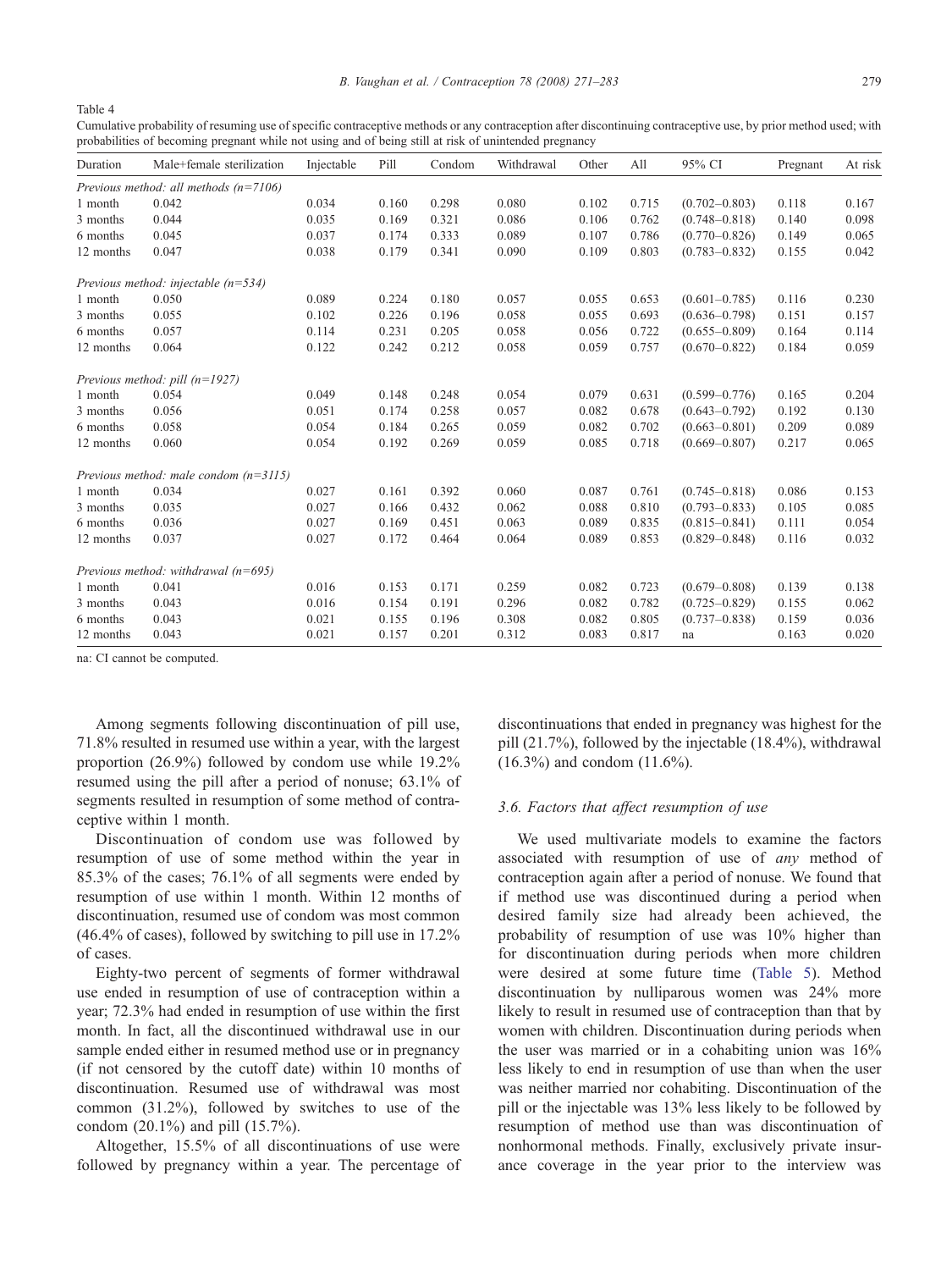#### <span id="page-9-0"></span>Table 5

Cox proportional hazard model of resumption of contraceptive use within 12 months after discontinuation

| Factor                   | Hazard ratio | $P=1.0$ | 95% CI            |
|--------------------------|--------------|---------|-------------------|
| Wants no more children   | 1.101        | .001    | $(1.040 - 1.166)$ |
| Nulliparous              | 1.242        | < 0001  | $(1.168 - 1.320)$ |
| Married or cohabiting    | 0.866        | < 0001  | $(0.817 - 0.918)$ |
| Previous method hormonal | 0.872        | < 0001  | $(0.824 - 0.923)$ |
| Previous method failed   | 0.897        | .0268   | $(0.814 - 0.988)$ |
| Private insurance        | 1.095        | .0017   | $(1.035 - 1.159)$ |

associated with a 10% higher probability of resuming method use, compared to Medicaid coverage, no coverage or other types of insurance coverage, including mixes of private and public insurance.

#### 3.7. Sensitivity analyses

In all of our analyses, the unit of observation is a segment of use (observed during the first year) or a segment of nonuse following discontinuation of a contraceptive method. In other words, some respondents contribute no experience at all, while others have multiple observed segments of use and discontinuation. There may be unobserved characteristics of women that would affect the propensity to discontinue and resume use, and, if so, those women who are more likely to discontinue would be likely to contribute more segments of both use and nonuse to our sample. Thus probabilities of both discontinuation and resumption of use among women might be lower than probabilities based on segments of use and nonuse.

Even though we are analyzing segments of use and nonuse, it is always tempting, sometimes even unconsciously, to extrapolate the results to women. To see just how much an interpretation based on women rather than segments of use or nonuse would be mistaken, we tried an alternative analysis using only the first segment of use and the first spell of nonuse contributed by each woman. We found that the rate of discontinuation by method was either the same as or only very slightly lower than in the analysis where women contributed multiple segments of use, and in no case was the difference substantial. The overall probability of discontinuation for the first segment in our analysis period was 45.5% as compared to 46.3% for all spells observed during the calendar period. In the analysis of resumption of use by prior method used, when only the first segment of discontinuation for each woman was included, we found that the probability of resumption of use was lower (73.6%) if we considered only first segments than if we considered all segments (80.3%). There is little qualitative difference between the two results, and in the case of resumption of use it is even clearer that the unit of interest to family planning providers and clinicians is not a woman but a spell, because nonuse is contingent on a spell of use that was discontinued. Aside from the fact that each woman is

represented only once, the analysis based on one spell per woman is also displaced in time to a somewhat earlier period.

#### 4. Discussion

Discontinuation of method use in the United States is very high: overall, 68% of method use is discontinued by the end of 12 months. We found that 46.3% (uncorrected) or 47.1% (corrected for underreporting of abortion) of reversible contraceptive method use segments end in the first year of use for method-related reasons. The difference between 68% and 47% is due to discontinuation because the woman has decided she wants to become pregnant, or because she is sterile or no longer sexually active — reasons that have nothing to do with dissatisfaction with contraception or with the particular method being used. If we consider switching of methods to be continuing use of contraception rather than discontinuation, we find that only 25% of segments of reversible contraceptive method use end with abandonment of use of contraception altogether within a year while still at risk of an unintended pregnancy; a change of method often does not imply dissatisfaction with the method, but occurs because a different method is more appropriate to changing life situations.

Correcting for underreporting of abortion makes little difference in estimates of discontinuation. Kost et al. [\[3\]](#page-12-0) found in their related study that correcting for unreported abortions increased the estimate of contraceptive failure in the first year of use from 11.1% to 12.4%. Because contraceptive failures constitute under 20% of all discontinuations, any correction that affects only contraceptive failures is not likely to have much of an effect on the estimate of all discontinuations. Contrary to expectation, we found that the corrected estimates were sometimes lower than the uncorrected estimates, as they were also in the case of contraceptive failure [\[3\]](#page-12-0). This anomaly is likely due to differential reporting of the method being used at time of conception in the NSFG and APS surveys.

In a previous analysis using the 1995 NSFG [\[4\]](#page-12-0), we did not correct for abortion reporting and estimated a first-year probability of method-related discontinuation of 44%, compared with a 46% uncorrected probability in the present analysis. At that time, the most likely method to be discontinued for method-related reasons was withdrawal (57%), followed by fertility-awareness–based methods (49%), the condom (47%) and injectables (44%), with the pill (32%) being the least likely to be discontinued. In comparison, in the 2002 survey, the male condom was the method most likely to be discontinued (55% uncorrected), with similar levels for withdrawal (54%) and fertilityawareness–based methods (53%). As in the case of earlier estimates based on the 1995 NSFG, lower levels of discontinuation for method-related reasons were found for the injectable (44%) and the pill (33%). Thus, the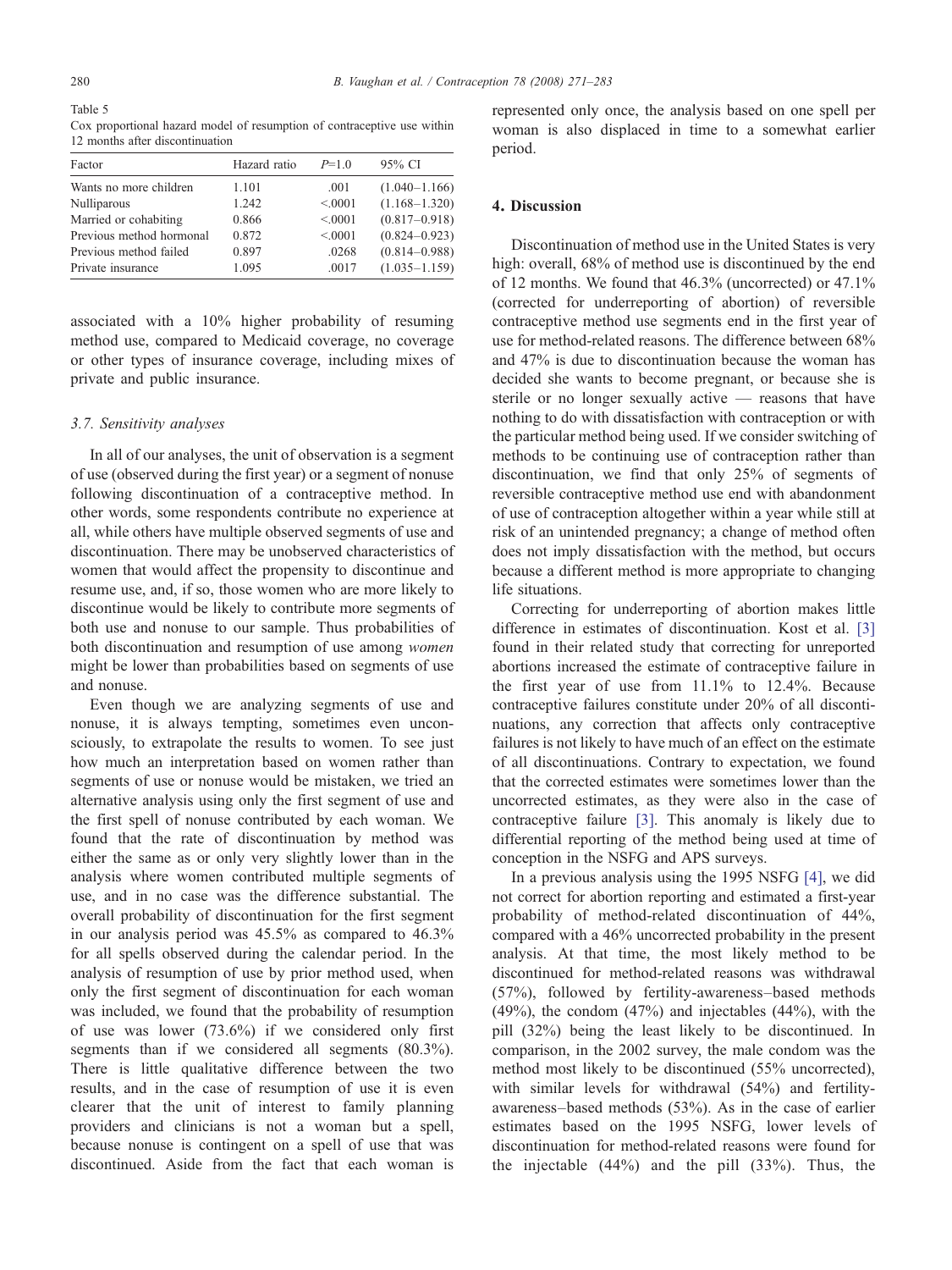probability of method-related discontinuation in the first year of use was similar in the two periods for all reversible methods combined, withdrawal, fertility-awareness–based methods, the injectable and the pill; it rose significantly for the male condom.

The probability that contraceptive use will be abandoned altogether is much lower than the probability of discontinuation of use of specific methods. Only 24.6% of contraceptive segments are abandoned within a year for method-related reasons. Abandonment implies either that contraceptive use failed to prevent a pregnancy or that use was ended for no apparent reason at a time when the user was both sexually active and not seeking to get pregnant.

It is puzzling to note that pill use was much more likely to be discontinued when the user is covered by Medicaid, because Medicaid covers hormonal contraceptives. Continuous coverage during the year prior to the interview substantially reduced the probability that pill use would be discontinued. In our sample, Medicaid beneficiaries were more than twice as likely as respondents with private coverage to have gaps in coverage in the year prior to interview, but this does not explain the positive relationship between being on Medicaid and discontinuation, because continuity of coverage was controlled. However, it is likely that when there is a gap in coverage, women who rely on Medicaid are particularly unable to continue to pay for oral contraceptives. In addition, it is possible that other unobserved factors related to Medicaid coverage are the cause of this unexpected effect. Compared to women who have private insurance, the logistics of obtaining hormonal contraceptives are likely to be more difficult for women on Medicaid, because of the difficulties that economically disadvantaged women have in accessing health care in general [\[9\]](#page-12-0). For example, for women on Medicaid (who are low income), obtaining contraceptive supplies on a regular basis may be problematic, because transportation to a drugstore can be difficult, and drugstore opening hours may not be convenient given their work schedule. Informal evidence from providers suggests that access is becoming increasingly difficult for women on Medicaid: many clinic providers have commented that they often no longer stock supplies and instead provide prescriptions; if they do give supplies at the time of the visit, they are more likely to give a 3-month supply compared to the prior practice of giving a 6- or 12-month supply at the time of the visit (Gold R., personal communication, April 25, 2008). However, research is needed to measure the extent to which these changes have occurred and to understand how they impact on women's ability to access contraceptive supplies without interruption. Although it is a limitation of these analyses that type of coverage and continuity of coverage are measured only for the year prior to interview, these measures are a reasonable proxy for the situation during the period for which discontinuation is measured (the period from January 1999 to the month of interview in 2002).

It might appear that Medicaid eligibility is a proxy for poverty, but poverty status at time of interview was included in the models and was not a significant factor in discontinuation of pill use. We also tested in alternative models various cut-offs for the definition of poverty, but these variables were only significant for discontinuation of pill use in models where type of insurance coverage was not included. Similarly, in a 2004 national survey of women of reproductive age who are at risk of unintended pregnancy, Frost et al. [\[10\]](#page-12-0) found that women covered by Medicaid were more than twice as likely to experience gaps in all methods of contraceptive use combined than women relying on other forms of insurance coverage, while there was virtually no direct impact of poverty status on women's pattern of contraceptive use.

It is interesting to see that withdrawal use, which has no monetary cost, is more likely to be discontinued if the user is poor. Withdrawal is the only method, moreover, where poverty was significantly related with discontinuation when we controlled for type of insurance coverage. We speculate that withdrawal, for poor women, is a stop-gap method which is abandoned whenever there is a possibility of obtaining some other type of contraception. Findings from Frost and Darroch [\[11\]](#page-12-0) support this hypothesis: of women who reported that they would like to change their method if cost were not an issue, significantly higher proportions were using condoms and other nonprescription methods (withdrawal and periodic abstinence).

There appears to have been almost no change between 1995 and 2002 in the probability of resuming contraceptive use following discontinuation. In our current analysis, we found that by the end of the first year, 80% of periods of nonuse following discontinuation of use of a contraceptive method had ended with resumption of use of some type of contraceptive. In our earlier analysis based on the 1995 NSFG, we found that 82% of segments of nonuse had resulted in resumption of contraceptive use [\[4\].](#page-12-0) The absence of any significant improvement in resumption of method use is paralleled by little change in contraceptive failure rates over the same time period [\[3\]](#page-12-0), and these trends are consistent with stability in the unintended pregnancy rate in the United States [\[1\].](#page-12-0)

Discontinuation of condom use was more likely to be followed by return to use of the same method (46%) than discontinuation of any other method: only 2% of injectable discontinuations were followed by resumption of injectable use; 19% of pill discontinuation led to resumption of pill; and 31% of withdrawal discontinuations to resumption of withdrawal. The much higher probability of return to condom use after discontinuation, while other method discontinuations are more often followed by a different method, together with the finding that condom use was more likely than use of any other method to be discontinued for method-related reasons, suggests that condoms are used somewhat sporadically. It is possible that some periods of sexual inactivity are not reported, in which case discontinuation related to sexual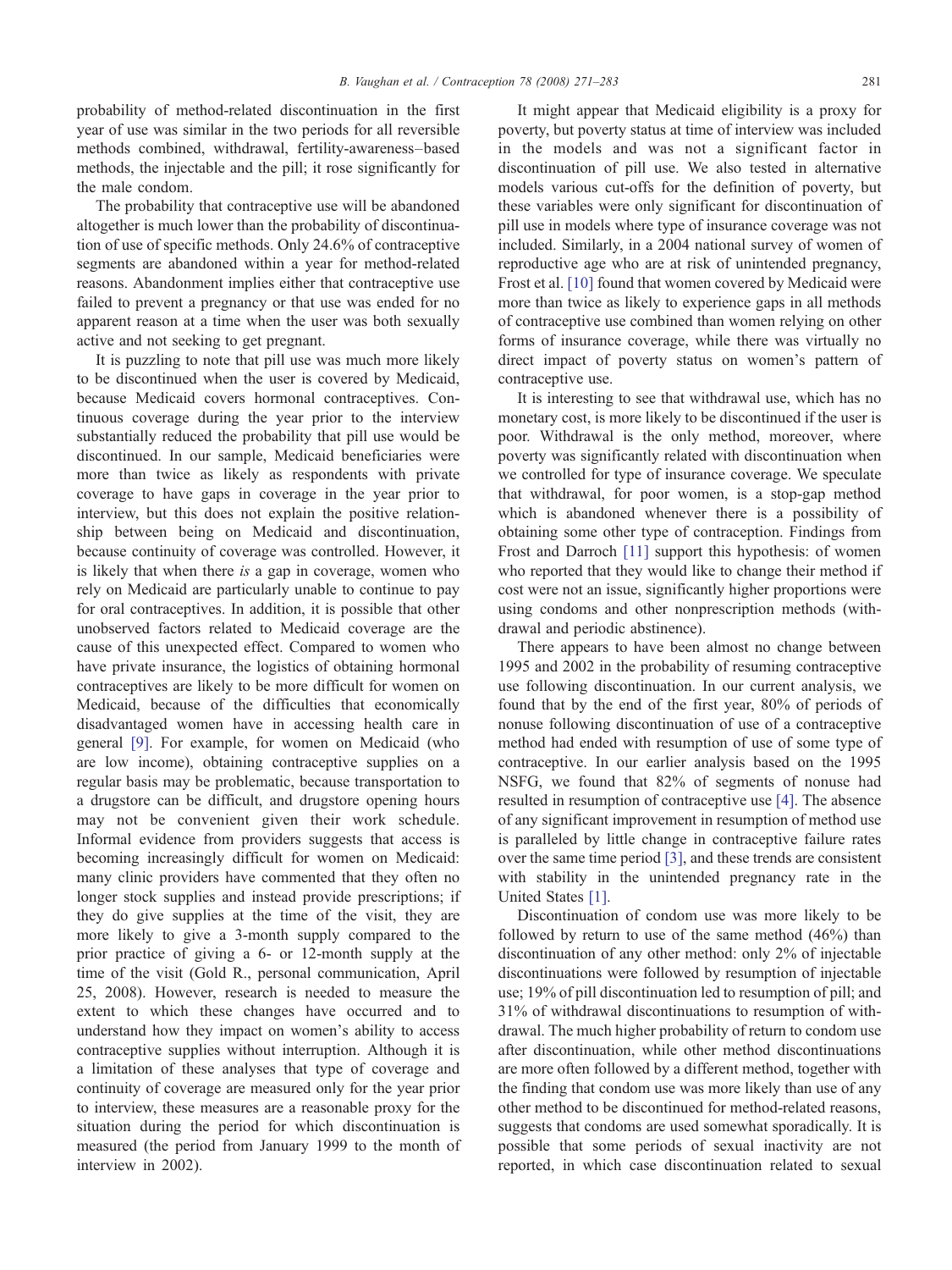inactivity would be incorrectly interpreted as method-related discontinuation and resumption of use after a period of exposure to risk of unwanted pregnancy. Indeed, Frost and Darroch [\[11\]](#page-12-0) found that women who reported a lower frequency of sexual intercourse were more likely to be condom users than women who had a higher frequency of intercourse.

Altogether, 15.5% of all discontinuations of use were followed by pregnancy within a year. In contrast, 85% of women using reversible contraceptives are expected to become pregnant within a year if they abandon contraception altogether [\[12\]](#page-12-0). Thus, our estimate seems to be unbelievably low. But the two estimates are not directly comparable. Ours is a multiple-decrement analysis, so pregnancy cannot occur once use has resumed. If we examine the associated singledecrement probability of pregnancy in the first year following discontinuation, we find that there is a 46% probability of pregnancy in the first year among those who are not using a method for a year and at risk of pregnancy. This lower than expected probability is not due to periods of known sexual inactivity, because we remove from exposure all reported periods of sexual inactivity. We must infer that the women in our sample who have discontinued using contraception have a low coital frequency, are vastly underreporting periods of sexual inactivity or have low fecundity or some combination of these factors. This suspicion is reinforced by the finding in the 1982 NSFG that only about 40% of married couples who were not using contraception (but who still wanted to avoid pregnancy) became pregnant within 1 year [\[13\].](#page-12-0) This is not much different from our 46% probability of unintended pregnancy during sexually active nonuse following discontinuation of contraception, if other outcomes of nonuse are eliminated.

If this low probability is related to sporadic sexual activity, it may partially explain the episodic nature of condom use we observe in the survey. In fact, the percent of nonuse segments that end in pregnancy is lower following use of those methods (withdrawal and condom) that might be chosen by women who perceive themselves to have little risk of unintended pregnancy and is higher following use of the more effective methods (pill and injectable), which might be chosen by women who have regular sexual activity and a higher exposure to risk of unplanned pregnancy. This finding is true whether we consider the multiple-decrement or singledecrement probabilities of pregnancy within 1 year. (The associated single-decrement probability of pregnancy following discontinuation of condom use was 40.1%; following withdrawal use, it was 43.2%. Following pill use, the singledecrement probability of pregnancy was 51.2%, and it was 50.5% for injectable use.)

In our earlier analysis of the 1995 NSFG, we found that being a full-time student was associated with a higher rate of resumption of use, and that nonuse during periods when women were neither working nor in school was less likely to end in resumption of method use after discontinuing [\[4\]](#page-12-0). We do not have the possibility of testing these characteristics in

the 2002 NSFG survey, as the questions needed to construct the variables were dropped from the survey. Also, age of the user was a significant predictor in the 1995 NSFG, but we found it was not significant in the 2002 survey; race/ethnicity also is no longer a significant predictor.

In our current analysis, if contraception was discontinued due to contraceptive failure, there was a 10% lower probability of resuming use than when discontinuation was not related to contraceptive failure. This is an unexpected finding, as in our earlier analysis, we found that women who had experienced a contraceptive failure were 31% more likely to resume use. A cogent argument could be made for either finding: experiencing a failure and delaying resumption of contraception may both be related to some unobserved characteristic that leads to a casual attitude towards contraception; or, conversely, women who experience a failure may be more motivated to insure their protection by resuming use quickly. Clearly, more research is needed to understand contraceptive use following a failure.

In summary, discontinuation of contraceptive use for method-related reasons has not declined since 1995 and remains high among women of reproductive age in the United States. However, the probability of abandonment of all forms of contraception is only about half the probability of overall method-related discontinuation of specific methods, indicating that switching methods is the primary reason for method-related discontinuation. We do not have information in this study on the specific reasons underlying why women switched methods; however, these may include the woman or her partner being dissatisfied with the first method, being concerned about health issues, finding the first method too expensive or the partner refusing to continue to use the method (condom or withdrawal). Frost et al. [\[10\]](#page-12-0) found that lack of health insurance was negatively associated with method switching (possibly because of the cost of visiting a provider to obtain a new method); being in a shorter-term relationship (less than 4 years' duration) was positively associated with switching; and dissatisfaction with the current method was positively associated with switching methods. Of these reasons for switching, two (cost and dissatisfaction) are method related; however, switching while in a short-term relationship is probably an indication of a change of method related to a changed life situation. Age of the user continues to be a very important factor in the discontinuation of use, although it is not a significant predictor of resumption of use. The differing patterns of discontinuation by age across methods would seem to indicate that methods such as withdrawal and condom are used more frequently by women who have sporadic sexual activity. The fact that use by married women is less likely to end for methodrelated reasons supports our interpretation that discontinuation is often related to being in relationships that are shortterm or that have a low frequency of sexual activity, and the fact that nonuse following discontinuation of withdrawal and the condom is less likely to end with an